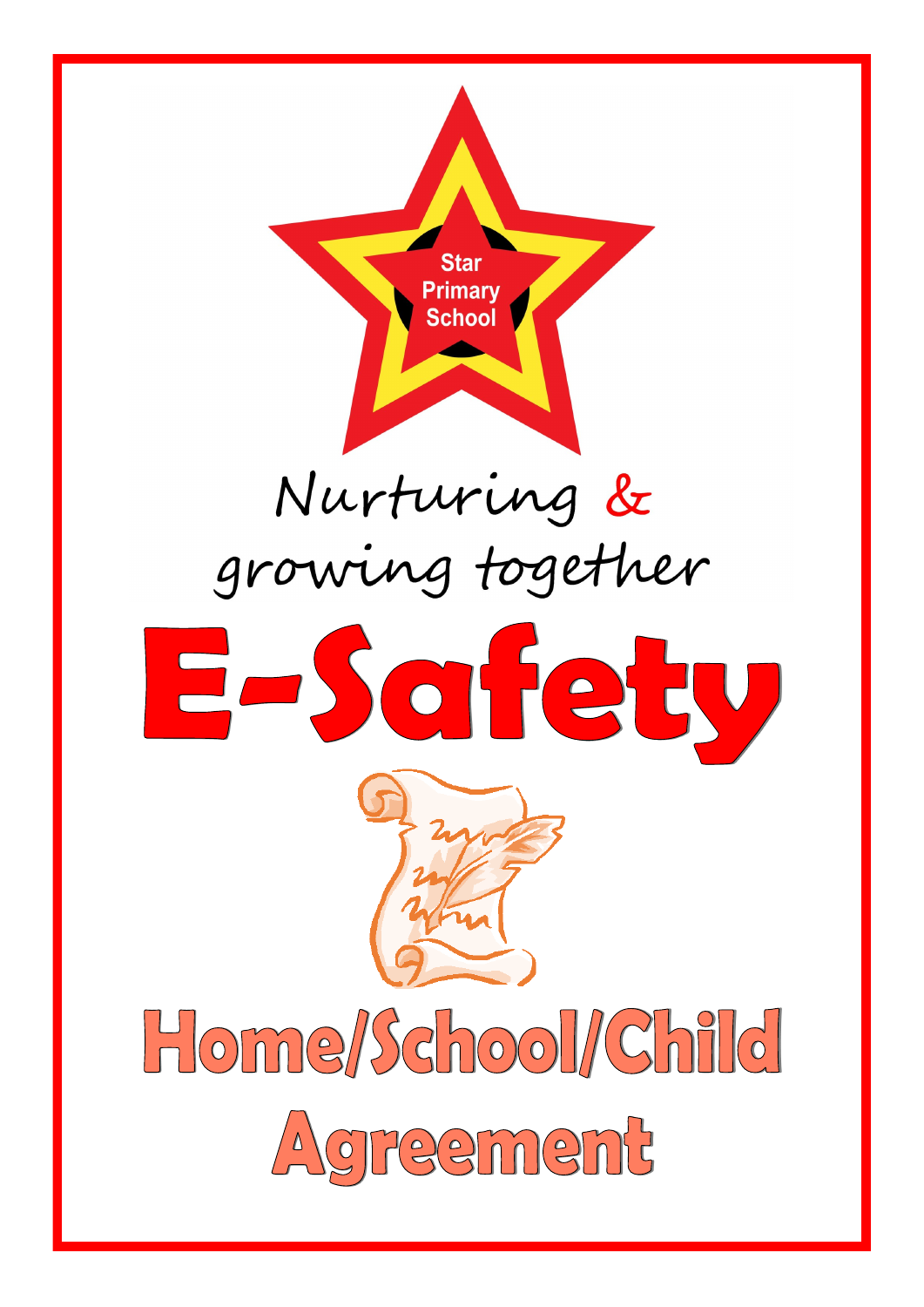

### Our new home school e-safety agreement protects all our learners.

We would like you to read through the statements with your child and discuss them.

We would also like you to read through the schools position on esafety, as well as reading through your role as a parent/carer.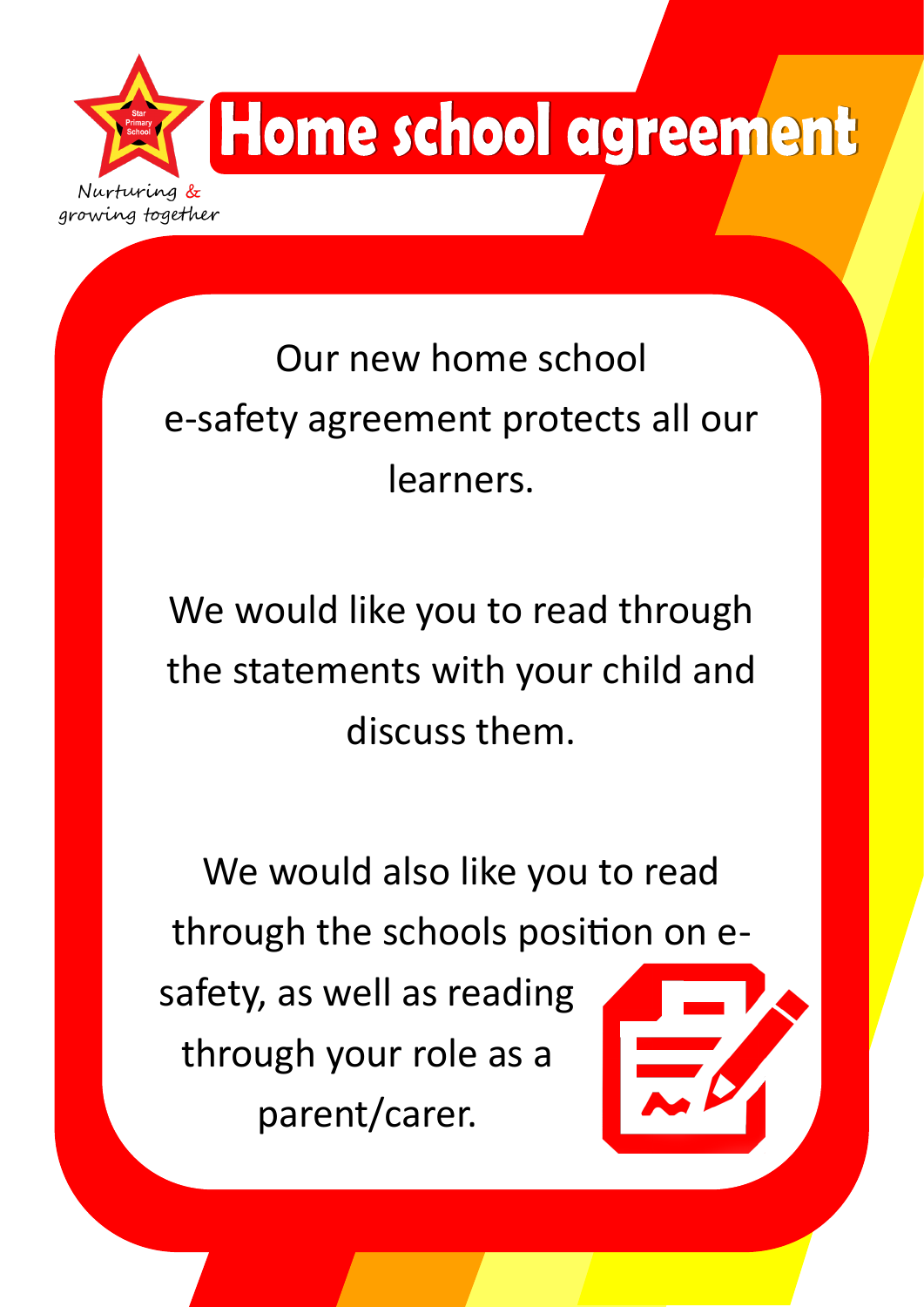Nurturing & growing together

## **Google Classroom and Drive**

### **Adult and Child**

#### **What is Google Classroom and Drive?**

At Star we use Google Classroom and Drive as a online learning portal, where teachers are able to set children work to complete digitally. Once your child has completed the work that has been set by the teacher they are then able to hand it in and receive feedback from their teacher.

#### **Acceptable Usage:**

- Only the child who has an account provided by the school should use the account.
- Children and parents must ensure that the login details are kept private.
- The work completed on Google Classroom or Drive must be of a high standard, like it would be at school.
- Only children are permitted to use the 'Stream' facility to ask their teacher questions. Be aware that teachers can see any comments made on the 'Stream' facility.
- Any comments posted on the 'Stream' facility must be written in standard English and related to the work that has been set.
- Children are not permitted to access another child's work on Google Drive or make any changes to it.
- **Children or adults are not permitted to record any live online learning sessions (Google Meet sessions) as this breaches privacy rules and regulations.**

**Any child using the 'Stream' facility or using Google Classroom/ Drive inappropriately may have their account suspended until further notice and parents will be informed.**

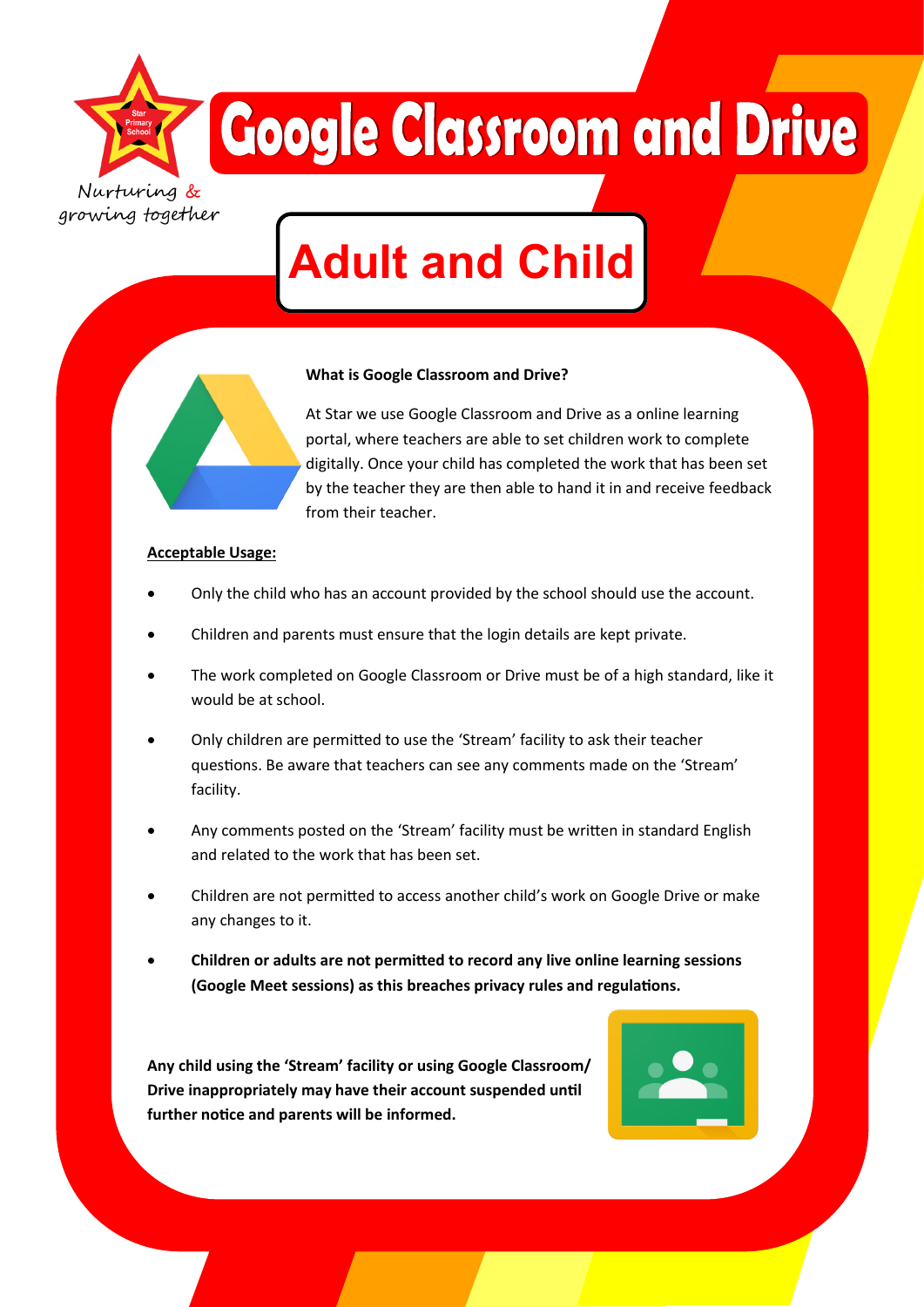Home school agreement Nurtu growing together

# **Child**

- **Ask** my family if I can use the internet and devices.
- Talk to my family about the apps and websites I use.
- Tell a trusted adult if I feel threatened or worried.
- Be respectful to others online.
- Use apps and websites that are **appropriate to my age**.
- I will not to give out any personal information.
- I will **not** post images or videos wearing my school uniform online.
- I will not use social media apps because I am **underage**.
- I will use Google Classroom/Drive in line with the **'Acceptable Usage'** agreement on page 30.

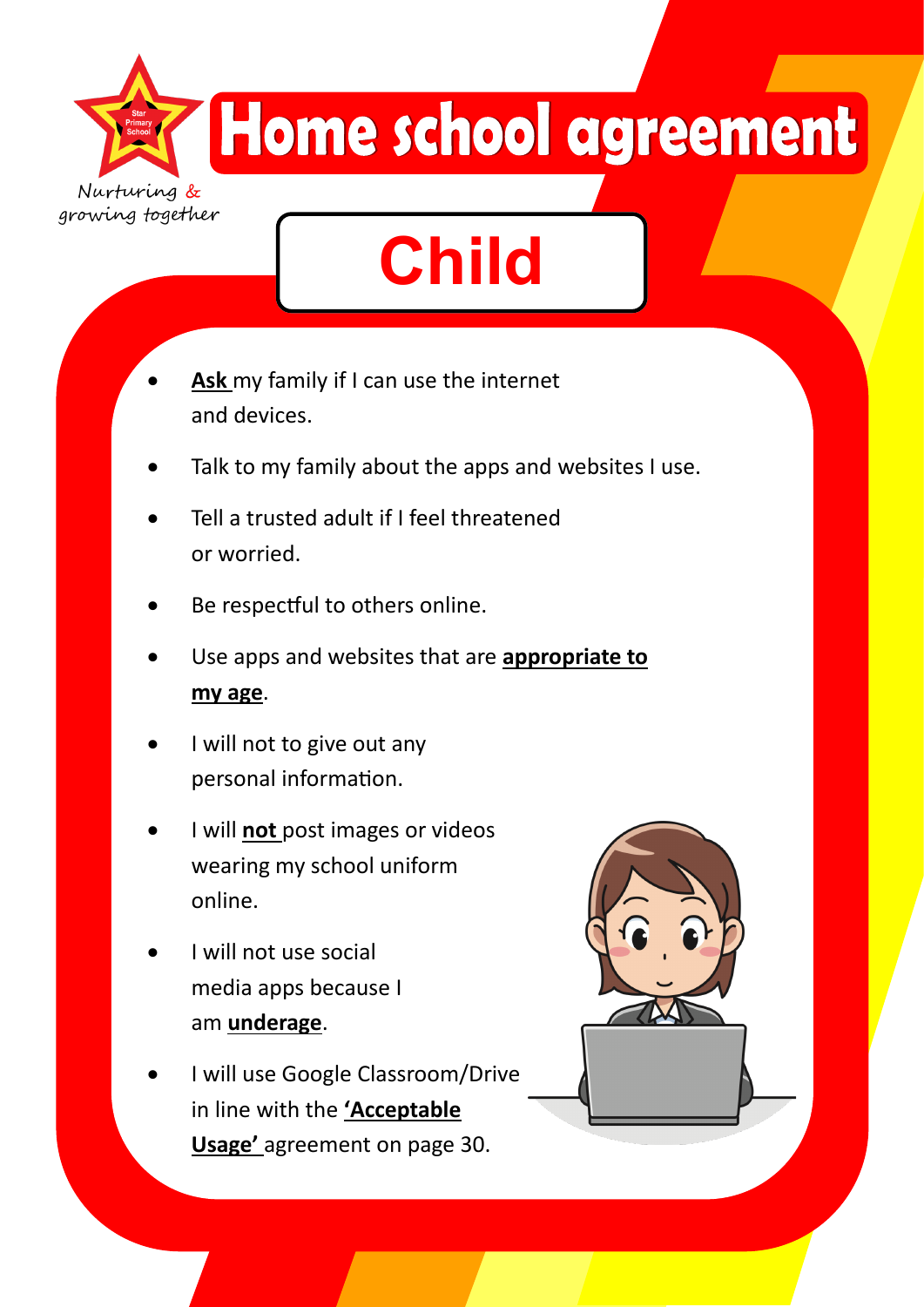Home school agreement

growing together

## **School**

- We will educate all pupils on e-safety through workshops and the Computing curriculum.
- We will contact you if we are concerned about a pupils online safety.
- We cannot monitor incidents on personal devices happening outside of school, but can support parents in getting the correct advice.
- We take no responsibility for personal devices brought into school.
- We will talk to pupils about screen time and well being, and provide regular workshops and support.
- We will allocate learning tasks for children to complete at home or school via Google Drive and Google Classroom.